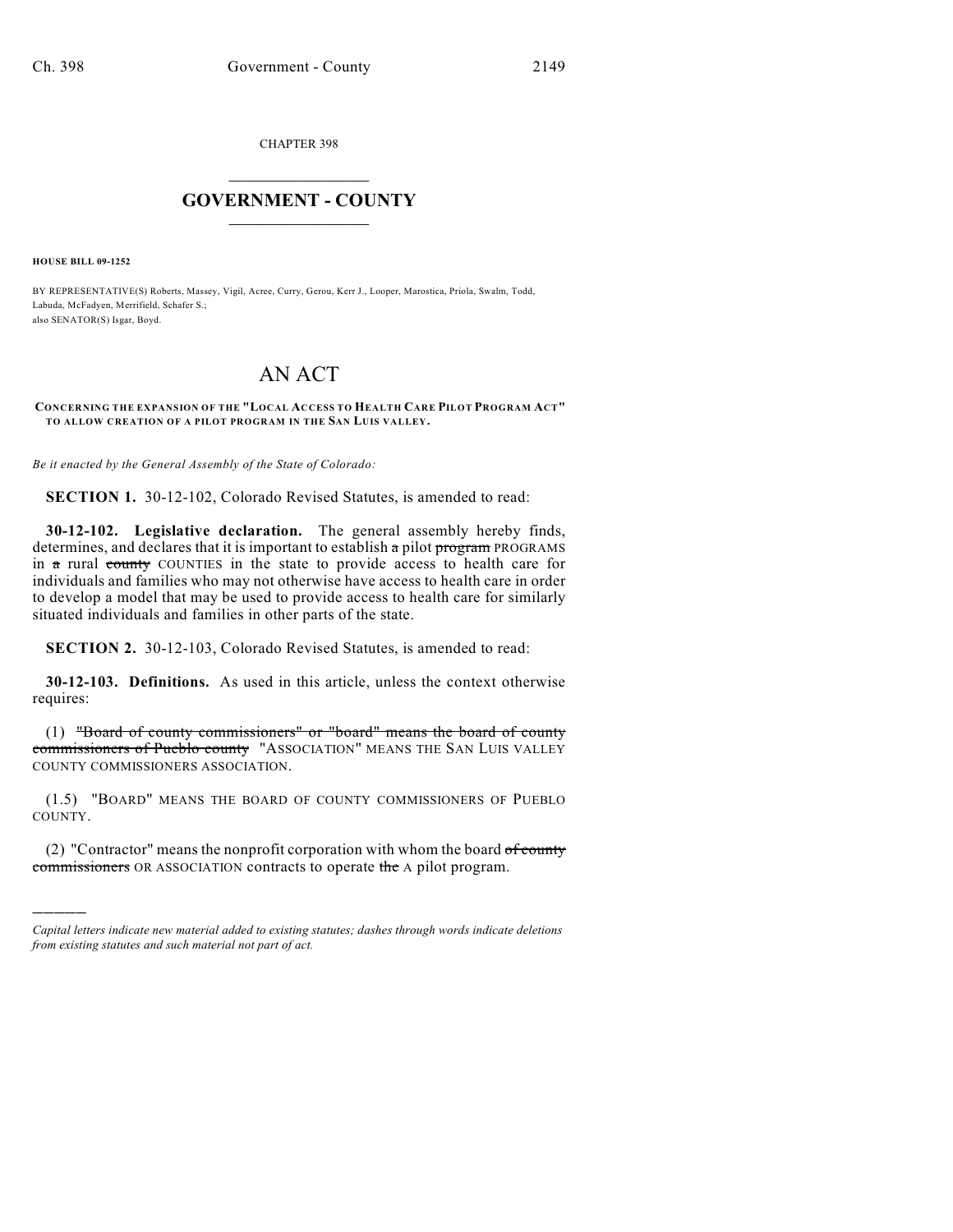(3) "Eligible individual" means an individual employed by an employer located in Pueblo county OR IN THE SAN LUIS VALLEY who does not have health insurance and is not eligible for the "Colorado Medical Assistance Act", articles 4, 5, and 6 of title 25.5, C.R.S., the "Children's Basic Health Plan Act", article 8 of title 25.5, C.R.S., or medicare pursuant to Title XVIII of the federal "Social Security Act", as amended.

(4) "Employer" located in Pueblo county" means a person, firm, corporation, partnership, or association that is actively engaged in business in Pueblo county OR IN THE SAN LUIS VALLEY, employs individuals in that county OR VALLEY, and pays its employees low median wages, as determined by the contractor.

(5) "Pilot program" means the A pilot program for local access to health care authorized by this article.

(6) "SAN LUIS VALLEY" MEANS THE GEOGRAPHIC REGION COMPRISED OF ALAMOSA, CONEJOS, COSTILLA, MINERAL, RIO GRANDE, AND SAGUACHE COUNTIES.

**SECTION 3.** 30-12-104, Colorado Revised Statutes, is amended to read:

**30-12-104. Pilot programs - local access to health care.** (1) (a) The board of county commissioners of Pueblo county is AND THE ASSOCIATION ARE authorized to create a pilot program PROGRAMS IN THEIR RESPECTIVE GEOGRAPHICAL AREAS OF GOVERNANCE to provide access to health care services to individuals employed by employers located in Pueblo county OR IN THE SAN LUIS VALLEY, RESPECTIVELY. IF THE BOARD AND ASSOCIATION EACH CREATE A PILOT PROGRAM, THE PILOT PROGRAMS SHALL OPERATE INDEPENDENT OF EACH OTHER, AND AN EMPLOYER AND ELIGIBLE INDIVIDUALS EMPLOYED BY THAT EMPLOYER SHALL BE ALLOWED TO PARTICIPATE ONLY IN THE PILOT PROGRAM OPERATED IN THE GEOGRAPHICAL AREA IN WHICH THE EMPLOYER IS LOCATED. The board of county commissioners OR ASSOCIATION may contract with a nonprofit corporation to operate the pilot program and deliver, either directly or indirectly, health care to eligible individuals and their families. The contractor shall be governed by a board of directors and shall be administered by officers, all of whom shall be appointed with the advice and consent of the board of county commissioners OR ASSOCIATION. The board, of county commissioners THE ASSOCIATION, and the individual members of the board AND THE ASSOCIATION shall not be responsible for any financial obligations of the pilot program.

(b) IN ORDER TO SUPPORT ECONOMIC DEVELOPMENT IN PUEBLO COUNTY AND THE SAN LUIS VALLEY AND TO STRENGTHEN EXISTING EMPLOYERS IN THESE COMMUNITIES, THE CONTRACTOR OPERATING A PILOT PROGRAM IN EITHER PUEBLO COUNTY OR THE SAN LUIS VALLEY MAY GIVE PREFERENCE IN THE SELECTION OF VENDORS TO PERFORM THE VARIOUS FUNCTIONS OF THE APPLICABLE PILOT PROGRAM TO LOCAL ENTITIES WITH INFRASTRUCTURE IN PLACE THAT ARE CAPABLE OF PERFORMING THE DAILY FUNCTIONS OF A PILOT PROGRAM, INCLUDING IMPLEMENTING HEALTH BENEFIT DESIGNS, PAYING HOSPITAL AND PROFESSIONAL CLAIMS FOR SERVICES, PROVIDING EMPLOYER GROUP BILLINGS, PROVIDING ACTUARIAL AND UNDERWRITING EXPERIENCE, AND MANAGING ENROLLMENT AND ELIGIBILITY FOR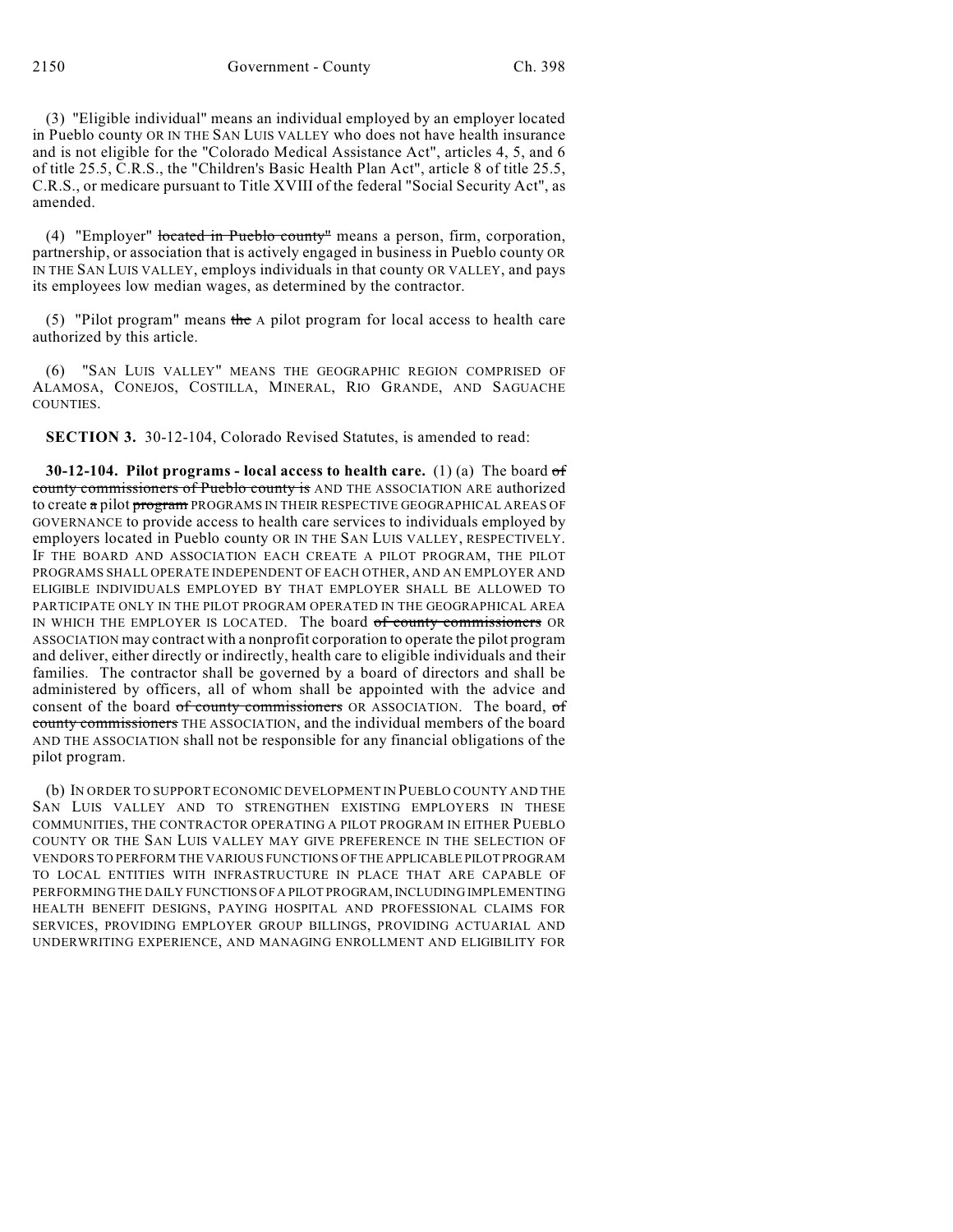PARTICIPATION IN A PILOT PROGRAM.

(2) The contract entered into between the board OR THE ASSOCIATION and the A contractor for the operation of the A pilot program shall clearly state the scope of the contract, the amount of fees that may be charged by the contractor to eligible individuals for participation in the pilot program, and that the contractor is responsible for the operation of the pilot program.

(3) The board, ASSOCIATION, or the contractor, as appropriate, shall direct individuals seeking access to the pilot program who are eligible for the "Colorado Medical Assistance Act", articles 4, 5, and 6 of title 25.5, C.R.S., the "Children's Basic Health Plan Act", article 8 of title 25.5, C.R.S., or medicare pursuant to Title XVIII of the federal "Social Security Act", as amended, OR THE "COLORADO INDIGENT CARE PROGRAM" ESTABLISHED IN PART 1 OF ARTICLE 3 OF TITLE 25.5, C.R.S., to the appropriate state or federal program.

**SECTION 4.** 30-12-105, Colorado Revised Statutes, is amended to read:

**30-12-105. Annual report.** By June 1, 2008, and by each June 1 thereafter, the board of directors of the contractor CHOSEN TO OPERATE A PILOT PROGRAM shall provide an annual report to the board OR THE ASSOCIATION, AS APPLICABLE. The annual report shall state the number of individuals served by the pilot program, the cost of providing health care services to those individuals, and the source of funds for the payment of those services. The report shall also include a certified financial statement prepared by a certified public accountant detailing the revenues, expenditures, and other financial information related to operation of the pilot program ADDRESSED IN THE REPORT. The contractor shall provide a copy of the annual report, including the certified financial statement, to the commissioner of insurance.

**SECTION 5.** 30-12-106, Colorado Revised Statutes, is amended to read:

**30-12-106. Division of insurance - participation limited to financial oversight.** Notwithstanding any other provision of law, for purposes of this article, the division of insurance shall not have authority to regulate or otherwise oversee the operations of the A pilot program DEVELOPED PURSUANT TO THIS ARTICLE, the contractor that operates the A pilot or PROGRAM, Pueblo county, THE BOARD, THE SAN LUIS VALLEY, OR THE ASSOCIATION. However, the contractor shall be subject to financial oversight by the division of insurance and shall provide copies of its annual report ON THE PILOT PROGRAM IT OPERATES, including certified financial statements, to the division.

**SECTION 6.** 30-12-107, Colorado Revised Statutes, is amended to read:

**30-12-107. Repeal of article - reports.** (1) (a) This article THE AUTHORITY OF THE BOARD OF COUNTY COMMISSIONERS OF PUEBLO COUNTY TO CREATE A PILOT PROGRAM PURSUANT TO THIS ARTICLE OR TO CONTRACT WITH A CONTRACTOR TO OPERATE A PILOT PROGRAM IN PUEBLO COUNTY is repealed, effective July 1, 2012.

 $(2)$  (b) No later than March 15, 2012, the board of county commissioners OF PUEBLO COUNTY and the board of directors of the contractor shall submit a report